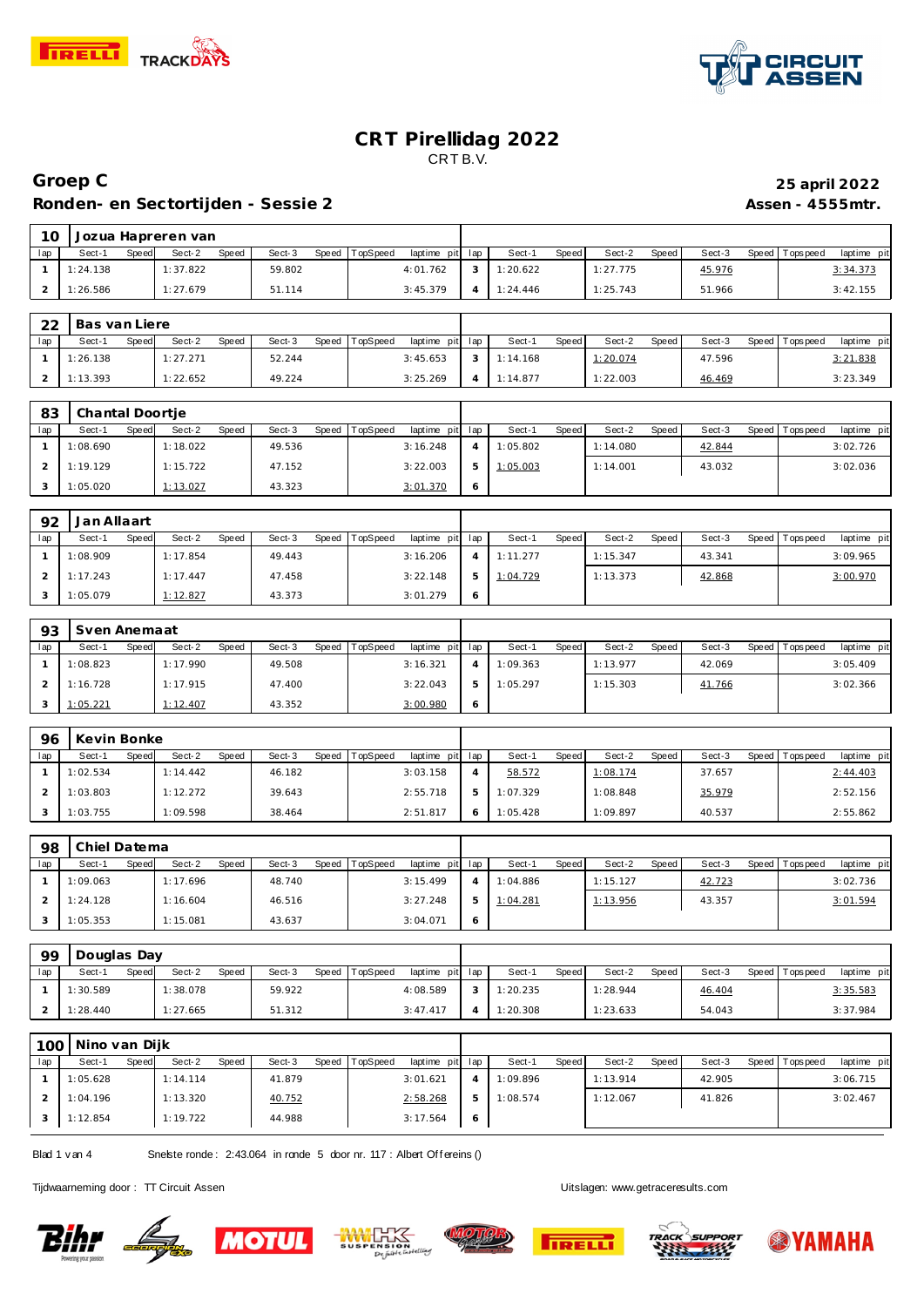



# **Groep C 25 april 2022 Ronden- en Sectortijden - Sessie 2 Assen - 4555mtr.**

| 102            | Jeffrey Elleswijk   |              |                       |              |          |              |          |             |                |          |              |          |       |        |       |            |             |
|----------------|---------------------|--------------|-----------------------|--------------|----------|--------------|----------|-------------|----------------|----------|--------------|----------|-------|--------|-------|------------|-------------|
| lap            | Sect-1              | Speed        | Sect-2                | Speed        | Sect-3   | Speed        | TopSpeed | laptime pit | lap            | Sect-1   | Speed        | Sect-2   | Speed | Sect-3 | Speed | Tops pee d | laptime pit |
| $\mathbf{1}$   | 1:07.694            |              | 1:11.250              |              | 41.129   |              |          | 3:00.073    | $\overline{4}$ | 1:03.894 |              | 1:08.220 |       | 37.014 |       |            | 2:49.128    |
| $\overline{a}$ | 1:01.992            |              | 1:09.474              |              | 39.051   |              |          | 2:50.517    | 5              | 58.648   |              | 1:06.161 |       | 38.539 |       |            | 2:43.348    |
| 3              | 1:03.931            |              | 1:06.135              |              | 49.706   |              |          | 2:59.772    | 6              |          |              |          |       |        |       |            |             |
|                |                     |              |                       |              |          |              |          |             |                |          |              |          |       |        |       |            |             |
| 103            |                     |              | Sabrina Eyermann      |              |          |              |          |             |                |          |              |          |       |        |       |            |             |
| lap            | Sect-1              | Speed        | Sect-2                | Speed        | Sect-3   | Speed        | TopSpeed | laptime pit | lap            | Sect-1   | Speed        | Sect-2   | Speed | Sect-3 | Speed | Tops peed  | laptime pit |
| $\mathbf{1}$   | 1:29.247            |              | 1:27.665              |              | 52.819   |              |          | 3:49.731    | 3              | 1:11.206 |              | 1:19.257 |       | 48.052 |       |            | 3:18.515    |
| $\overline{2}$ | 1:12.397            |              | 1:23.742              |              | 48.446   |              |          | 3:24.585    | $\overline{4}$ | 1:15.469 |              | 1:22.455 |       | 46.573 |       |            | 3:24.497    |
|                |                     |              |                       |              |          |              |          |             |                |          |              |          |       |        |       |            |             |
| 104            | Anna Ganzevoort     |              |                       |              |          |              |          |             |                |          |              |          |       |        |       |            |             |
| lap            | Sect-1              | Speed        | Sect-2                | <b>Speed</b> | Sect-3   | Speed        | TopSpeed | laptime pit | lap            | Sect-1   | <b>Speed</b> | Sect-2   | Speed | Sect-3 | Speed | Tops peed  | laptime pit |
| 1              | 1:08.977            |              | 1:17.836              |              | 48.641   |              |          | 3:15.454    | $\overline{4}$ | 1:05.570 |              | 1:15.001 |       | 42.568 |       |            | 3:03.139    |
| 2              | 1:23.886            |              | 1:16.929              |              | 46.113   |              |          | 3:26.928    | 5              | 1:04.489 |              | 1:13.537 |       | 43.900 |       |            | 3:01.926    |
| 3              | 1:05.734            |              | 1:14.967              |              | 43.189   |              |          | 3:03.890    | 6              |          |              |          |       |        |       |            |             |
|                |                     |              |                       |              |          |              |          |             |                |          |              |          |       |        |       |            |             |
| 105            | <b>Wilco Geurts</b> |              |                       |              |          |              |          |             |                |          |              |          |       |        |       |            |             |
| lap            | Sect-1              | Speed        | Sect-2                | Speed        | Sect-3   | Speed        | TopSpeed | laptime pit | lap            | Sect-1   | Speed        | Sect-2   | Speed | Sect-3 | Speed | Tops peed  | laptime pit |
| $\mathbf{1}$   | 1:08.904            |              | 1:18.521              |              | 48.836   |              |          | 3:16.261    | $\overline{4}$ | 1:05.273 |              | 1:14.499 |       | 42.621 |       |            | 3:02.393    |
| $\overline{a}$ | 1:19.046            |              | 1:15.877              |              | 47.149   |              |          | 3:22.072    | 5              | 1:05.026 |              | 1:15.629 |       | 41.624 |       |            | 3:02.279    |
| 3              | 1:04.957            |              | 1:13.973              |              | 42.861   |              |          | 3:01.791    | 6              |          |              |          |       |        |       |            |             |
|                |                     |              |                       |              |          |              |          |             |                |          |              |          |       |        |       |            |             |
| 106            | Chris Goey          |              |                       |              |          |              |          |             |                |          |              |          |       |        |       |            |             |
| lap            | Sect-1              | Speed        | Sect-2                | Speed        | Sect-3   | Speed        | TopSpeed | laptime pit | lap            | Sect-1   | <b>Speed</b> | Sect-2   | Speed | Sect-3 | Speed | Tops peed  | laptime pit |
| $\mathbf{1}$   | 1:07.051            |              | 1:11.828              |              | 40.507   |              |          | 2:59.386    | $\overline{4}$ | 1:02.902 |              | 1:08.193 |       | 37.159 |       |            | 2:48.254    |
| $\overline{2}$ | 1:04.261            |              | 1:11.276              |              | 39.463   |              |          | 2:55.000    | 5              | 58.635   |              | 1:06.035 |       | 38.531 |       |            | 2:43.201    |
| 3              | 1:01.890            |              | 1:09.976              |              | 45.527   |              |          | 2:57.393    | 6              |          |              |          |       |        |       |            |             |
|                |                     |              |                       |              |          |              |          |             |                |          |              |          |       |        |       |            |             |
| 107            |                     |              | Alexander van Haperen |              |          |              |          |             |                |          |              |          |       |        |       |            |             |
| lap            | Sect-1              | <b>Speed</b> | Sect-2                | <b>Speed</b> | Sect-3   | <b>Speed</b> | TopSpeed | laptime pit | lap            | Sect-1   | Speed        | Sect-2   | Speed | Sect-3 | Speed | Tops peed  | laptime pit |
| $\mathbf{1}$   | 1:30.498            |              | 1:38.156              |              | 1:00.062 |              |          | 4:08.716    | 3              | 1:20.330 |              | 1:28.715 |       | 46.833 |       |            | 3:35.878    |
| 2              | 1:28.183            |              | 1:27.874              |              | 51.326   |              |          | 3:47.383    | $\overline{4}$ | 1:21.542 |              | 1:24.776 |       | 52.936 |       |            | 3:39.254    |
|                |                     |              |                       |              |          |              |          |             |                |          |              |          |       |        |       |            |             |
| 112            | Jasper Koens        |              |                       |              |          |              |          |             |                |          |              |          |       |        |       |            |             |
| lap            | Sect-1              | Speed        | Sect-2                | Speed        | Sect-3   | Speed        | TopSpeed | laptime pit | lap            | Sect-1   | Speed        | Sect-2   | Speed | Sect-3 | Speed | Tops peed  | laptime pit |
| $\mathbf{1}$   | 1:01.591            |              | 1:13.929              |              | 47.046   |              |          | 3:02.566    | $\overline{4}$ | 57.991   |              | 1:08.328 |       | 38.009 |       |            | 2:44.328    |
| $\overline{a}$ | 1:03.260            |              | 1:12.761              |              | 40.307   |              |          | 2:56.328    | 5              | 1:05.924 |              | 1:07.752 |       | 37.745 |       |            | 2:51.421    |

| 113 | Arwin Koens |       |          |       |        |       |          |                 |   |          |       |          |       |        |                 |             |
|-----|-------------|-------|----------|-------|--------|-------|----------|-----------------|---|----------|-------|----------|-------|--------|-----------------|-------------|
| lap | Sect-1      | Speed | Sect-2   | Speed | Sect-3 | Speed | TopSpeed | laptime pit lap |   | Sect-1   | Speed | Sect-2   | Speed | Sect-3 | Speed Tops peed | laptime pit |
|     | 1:04.696    |       | 1:13.421 |       | 43.025 |       |          | 3:01.142        |   | 1:09.623 |       | 1:13.744 |       | 42.700 |                 | 3:06.067    |
|     | 1:03.818    |       | 1:12.899 |       | 41.810 |       |          | 2:58.527        | 5 | 1:14.110 |       | 1:13.309 |       | 42.420 |                 | 3:09.839    |
|     | 1:12.200    |       | 1:19.201 |       | 46.273 |       |          | 3:17.674        | Ô |          |       |          |       |        |                 |             |

Blad 2 v an 4 Snelste ronde: 2:43.064 in ronde 5 door nr. 117 : Albert Offereins ()

Tijdwaarneming door : TT Circuit Assen and the state of the state of the Uitslagen:<www.getraceresults.com>

1:02.022 1:10.346 39.156













2:51.524 6 1:00.303 1:06.051 43.919 2:50.273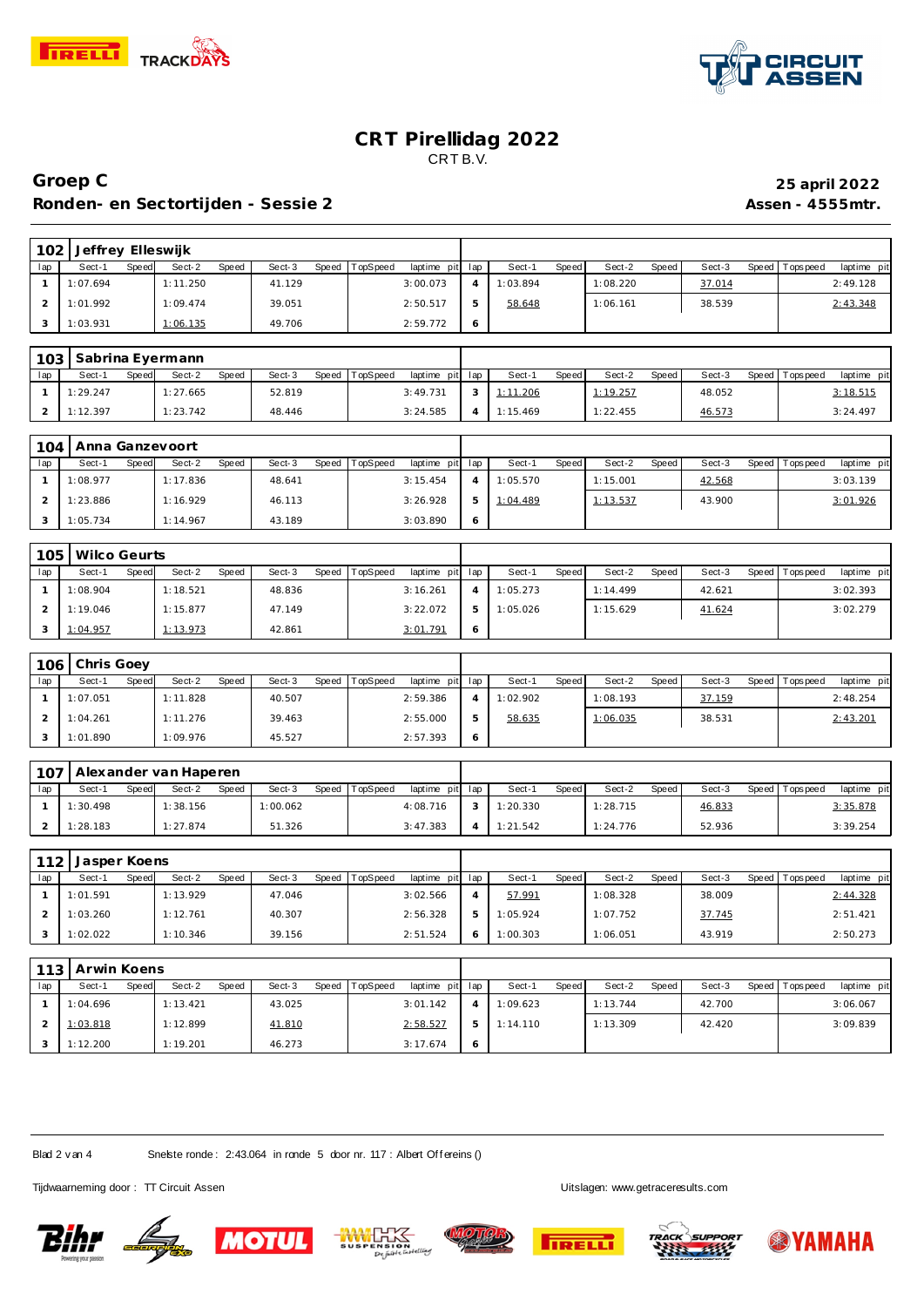



### **Groep C 25 april 2022 Ronden- en Sectortijden - Sessie 2 Assen - 4555mtr.**

| 116 | Roel Naaijkens |       |          |       |        |       |          |                 |  |          |       |        |       |        |       |           |             |  |
|-----|----------------|-------|----------|-------|--------|-------|----------|-----------------|--|----------|-------|--------|-------|--------|-------|-----------|-------------|--|
| lap | Sect-1         | Speed | Sect-2   | Speed | Sect-3 | Speed | TopSpeed | laptime pit lap |  | Sect-1   | Speed | Sect-2 | Speed | Sect-3 | Speed | Tops peed | laptime pit |  |
|     | 1:02.491       |       | 1:14.257 |       | 47.086 |       |          | 3:03.834        |  | 1:07.765 |       | 12.547 |       | 39.229 |       |           | 2:59.541    |  |
|     | 1:02.872       |       | 1:12.403 |       | 39.883 |       |          | 2:55.158        |  |          |       |        |       |        |       |           |             |  |

| 117 | Albert Offereins |       |          |              |        |       |          |                 |          |       |          |         |        |         |            |             |
|-----|------------------|-------|----------|--------------|--------|-------|----------|-----------------|----------|-------|----------|---------|--------|---------|------------|-------------|
| lap | Sect-1           | Speed | Sect-2   | <b>Speed</b> | Sect-3 | Speed | TopSpeed | laptime pit lap | Sect-1   | Speed | Sect-2   | Speed I | Sect-3 | Speed I | T ops peed | laptime pit |
|     | 1:07.560         |       | 1:11.427 |              | 40.691 |       |          | 2:59.678        | 1:02.484 |       | 1:05.868 |         | 36.052 |         |            | 2: 44.404   |
|     | 1:04.671         |       | 1:11.033 |              | 39.357 |       |          | 2:55.061        | 59.028   |       | 1:03.987 |         | 40.049 |         |            | 2:43.064    |
|     | 1:02.518         |       | 1:09.288 |              | 45.356 |       |          | 2:57.162        |          |       |          |         |        |         |            |             |

| 118 | Jon Petersen |       |          |       |        |       |                 |                 |          |       |          |       |        |                 |             |
|-----|--------------|-------|----------|-------|--------|-------|-----------------|-----------------|----------|-------|----------|-------|--------|-----------------|-------------|
| lap | Sect-1       | Speed | Sect-2   | Speed | Sect-3 | Speed | <b>TopSpeed</b> | laptime pit lap | Sect-1   | Speed | Sect-2   | Speed | Sect-3 | Speed Tops peed | laptime pit |
|     | 1:01.546     |       | 1:15.091 |       | 46.325 |       |                 | 3:02.962        | 57.826   |       | 1:08.465 |       | 37.456 |                 | 2:43.747    |
|     | 1:03.105     |       | 1:12.360 |       | 39.697 |       |                 | 2:55.162        | 1:07.483 |       | 1:09.248 |       | 36.268 |                 | 2:52.999    |
|     | 1:04.034     |       | 1:09.262 |       | 39.024 |       |                 | 2:52.320        | 1:01.288 |       | 1:05.977 |       | 44.809 |                 | 2:52.074    |

|     | 119   Max Postma |       |          |       |        |       |                 |                 |          |       |          |       |        |                   |             |
|-----|------------------|-------|----------|-------|--------|-------|-----------------|-----------------|----------|-------|----------|-------|--------|-------------------|-------------|
| lap | Sect-1           | Speed | Sect-2   | Speed | Sect-3 | Speed | <b>TopSpeed</b> | laptime pit lap | Sect-1   | Speed | Sect-2   | Speed | Sect-3 | Speed   Tops peed | laptime pit |
|     | 1:02.917         |       | 1:13.886 |       | 46.771 |       |                 | 3:03.574        | 1:00.620 |       | 1:06.863 |       | 37.794 |                   | 2:45.277    |
|     | 1:03.504         |       | 1:12.039 |       | 39.775 |       |                 | 2:55.318        | 1:03.583 |       | 1:07.570 |       | 38.121 |                   | 2:49.274    |
|     | 1:08.850         |       | 1:11.919 |       | 39.134 |       |                 | 2:59.903        | 59.825   |       | 1:06.822 |       | 43.760 |                   | 2:50.407    |

| 120 | Tom Roodbol |       |          |       |        |       |          |                 |          |       |          |       |        |                 |             |
|-----|-------------|-------|----------|-------|--------|-------|----------|-----------------|----------|-------|----------|-------|--------|-----------------|-------------|
| lap | Sect-1      | Speed | Sect-2   | Speed | Sect-3 | Speed | TopSpeed | laptime pit lap | Sect-1   | Speed | Sect-2   | Speed | Sect-3 | Speed Tops peed | laptime pit |
|     | 1:04.865    |       | 1:13.208 |       | 42.424 |       |          | 3:00.497        | 1:10.223 |       | 1:13.772 |       | 43.338 |                 | 3:07.333    |
|     | 1:10.806    |       | 1:14.768 |       | 41.427 |       |          | 3:07.001        | 1:08.355 |       | 1:11.618 |       | 41.764 |                 | 3:01.737    |
|     | 1:09.149    |       | 1:20.951 |       | 43.045 |       |          | 3:13.145        |          |       |          |       |        |                 |             |

| 121 | Thijs Schiphorst |       |          |              |        |       |          |                 |          |       |          |        |        |       |                  |             |  |
|-----|------------------|-------|----------|--------------|--------|-------|----------|-----------------|----------|-------|----------|--------|--------|-------|------------------|-------------|--|
| lap | Sect-1           | Speed | Sect-2   | <b>Speed</b> | Sect-3 | Speed | TopSpeed | laptime pit lap | Sect-1   | Speed | Sect-2   | Speed, | Sect-3 | Speed | <b>Tops peed</b> | laptime pit |  |
|     | 1:01.018         |       | 1:14.570 |              | 47.451 |       |          | 3:03.039        | 1:02.030 |       | 1:10.924 |        | 38.387 |       |                  | 2:51.341    |  |
|     | 1:03.234         |       | 1:12.257 |              | 40.401 |       |          | 2:55.892        | 57.718   |       | 1:09.293 |        | 38.315 |       |                  | 2:45.326    |  |

|     | 123   Marco Snieders |       |          |       |        |       |          |                 |          |       |          |       |        |                 |             |
|-----|----------------------|-------|----------|-------|--------|-------|----------|-----------------|----------|-------|----------|-------|--------|-----------------|-------------|
| lap | Sect-1               | Speed | Sect-2   | Speed | Sect-3 | Speed | TopSpeed | laptime pit lap | Sect-1   | Speed | Sect-2   | Speed | Sect-3 | Speed Tops peed | laptime pit |
|     | 1:29.182             |       | 1:27.524 |       | 52.265 |       |          | 3:48.971        | 1:11.790 |       | 1:19.038 |       | 48.133 |                 | 3:18.961    |
|     | 1:12.970             |       | 1:22.989 |       | 48.844 |       |          | 3:24.803        | 1:15.579 |       | 1:22.013 |       | 46.663 |                 | 3:24.255    |

| 124 | Ricardo Struik |       |          |       |        |       |          |                 |                    |       |          |       |        |                 |             |
|-----|----------------|-------|----------|-------|--------|-------|----------|-----------------|--------------------|-------|----------|-------|--------|-----------------|-------------|
| lap | Sect-1         | Speed | Sect-2   | Speed | Sect-3 | Speed | TopSpeed | laptime pit lap | Sect-1             | Speed | Sect-2   | Speed | Sect-3 | Speed Tops peed | laptime pit |
|     | 1:02.178       |       | 1:14.929 |       | 46.186 |       |          | 3:03.293        | 58.434             |       | 1:08.426 |       | 37.487 |                 | 2:44.347    |
|     | 1:03.492       |       | 1:12.401 |       | 39.305 |       |          | 2:55.198        | $5 \quad 1:07.123$ |       | 1:09.518 |       | 36.175 |                 | 2:52.816    |
|     | 1:04.352       |       | 1:09.287 |       | 38.439 |       |          | 2:52.078        | 1:05.225           |       | 1:09.802 |       | 40.199 |                 | 2:55.226    |

| 125 | Bertus Tenniglo |       |          |       |        |       |          |                 |          |              |          |       |        |       |             |             |
|-----|-----------------|-------|----------|-------|--------|-------|----------|-----------------|----------|--------------|----------|-------|--------|-------|-------------|-------------|
| lap | Sect-1          | Speed | Sect-2   | Speed | Sect-3 | Speed | TopSpeed | laptime pit lap | Sect-1   | <b>Speed</b> | Sect-2   | Speed | Sect-3 | Speed | T ops pee d | laptime pit |
|     | 1:01.356        |       | 1:14.559 |       | 46.928 |       |          | 3:02.843        | 57.308   |              | 1:09.353 |       | 37.833 |       |             | 2:44.494    |
|     | 1:03.419        |       | 1:12.712 |       | 39.946 |       |          | 2:56.077        | 1:05.863 |              | 1:07.958 |       | 37.227 |       |             | 2:51.048    |
|     | 1:02.374        |       | 1:10.682 |       | 38.712 |       |          | 2:51.768        | 1:00.598 |              | 1:06.176 |       | 44.130 |       |             | 2:50.904    |

Blad 3 v an 4 Snelste ronde: 2:43.064 in ronde 5 door nr. 117 : Albert Offereins ()

Tijdwaarneming door : TT Circuit Assen Uitslagen:<www.getraceresults.com>